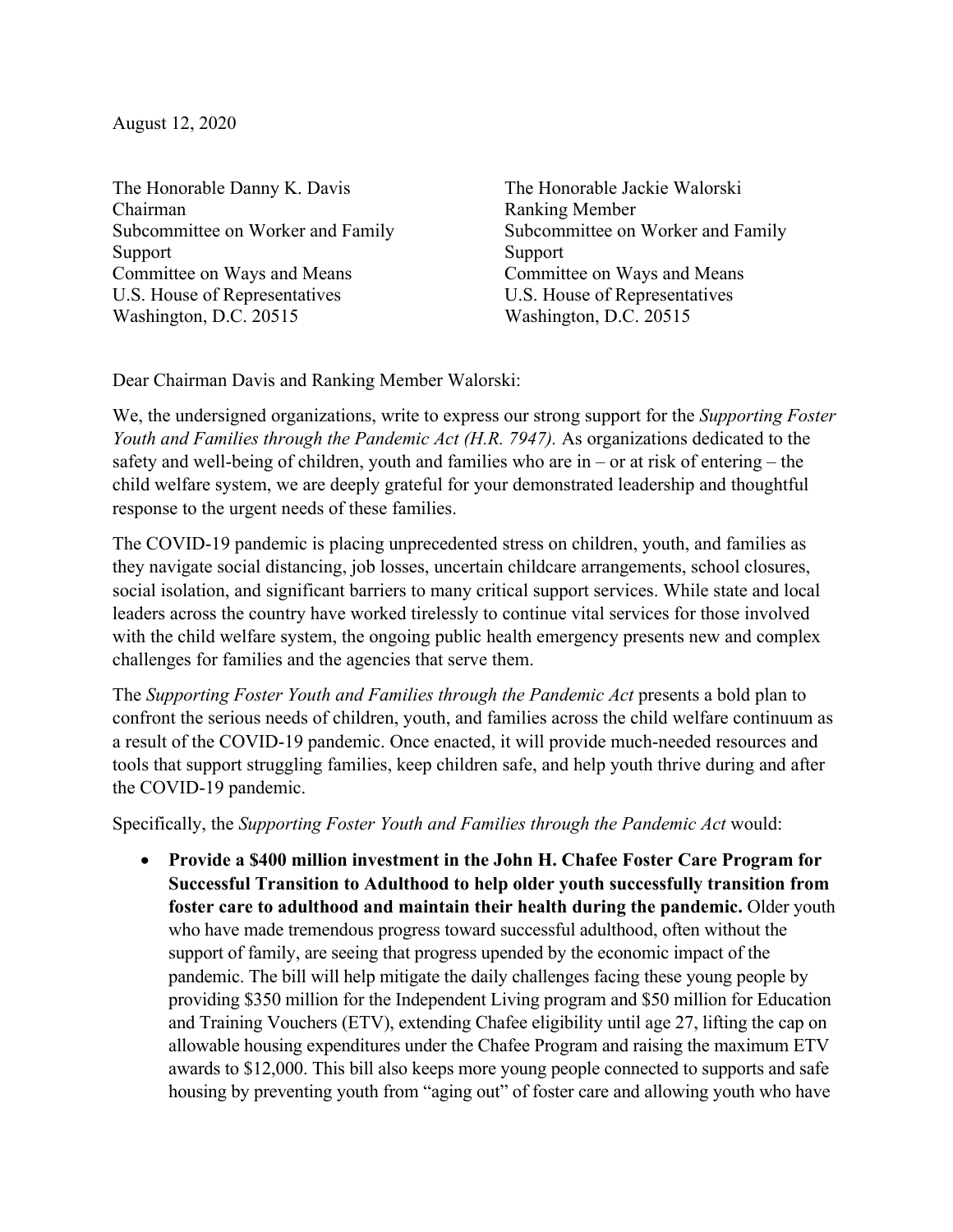already aged out on their own during the pandemic to re-enter care. Now more than ever, extended foster care is a life line for young people as it provides them with the safety and security of knowing they can maintain their current living arrangements and services and ensures they will be in the best position to stay healthy and continue working towards their goals for their future.

- **Raise the federal match rate for the Title IV-E Prevention Program to 100 percent.** The COVID-19 pandemic creates many new stressors for vulnerable families and communities need the tools and resources to offer prevention and early intervention services to help families remain safe and healthy. Increasing investment in the Title IV-E Prevention Program builds on important reform efforts already underway across the country and will allow states, tribes, and territories to act swiftly to provide evidencebased, trauma-informed mental health and substance use treatment and in-home skillbased parenting programs to help keep families strong and keep children safely at home with their families
- **Provide \$85 million for the MaryLee Allen Promoting Safe and Stable Families Program, with \$10 million set aside for Court Improvement Programs.** A targeted investment of federal funds into Title IV-B, Part 2, the MaryLee Allen Promoting Safe and Stable Families Program will give communities the flexibility they need to boost investments in services and programs to support birth, foster, adoptive and kinship families during this challenging time. Court Improvement Program funding will help mitigate the impact of the pandemic on the functioning of the child welfare courts, such as enhancements in technology to ensure timely hearings and avoid delays in reunification and other legal proceedings to achieve permanency.
- **Help relatives caring for children by increasing the federal share for Kinship Navigator Programs.** Grandparents and other relatives who step in to raise children and keep them safely with family and out of foster care, face unique challenges during this COVID crisis. These relative caregivers are often older and are particularly vulnerable to the virus and are struggling to safely access basic food, medicine, and supplies without exposing themselves to the virus. By increasing the federal share for Kinship Navigators to 100 percent and temporarily waiving the evidence standard required for federal reimbursement, this bill creates stronger flexibility to reach more kinship caregivers and provide them with access to resources and information they need to safely care for children.
- **Provide flexibilities for home visiting programs to continue serving families safely.** Allowing for necessary adaptations to ensure that young parents can continue to receive home visiting services will ensure that funding for these vital programs will not be reduced because of measures taken to ensure safety of home visiting staff and clients. Delaying deadlines and providing programmatic flexibility allow home visiting programs to adapt to the public health crisis while safely providing necessary supports to families.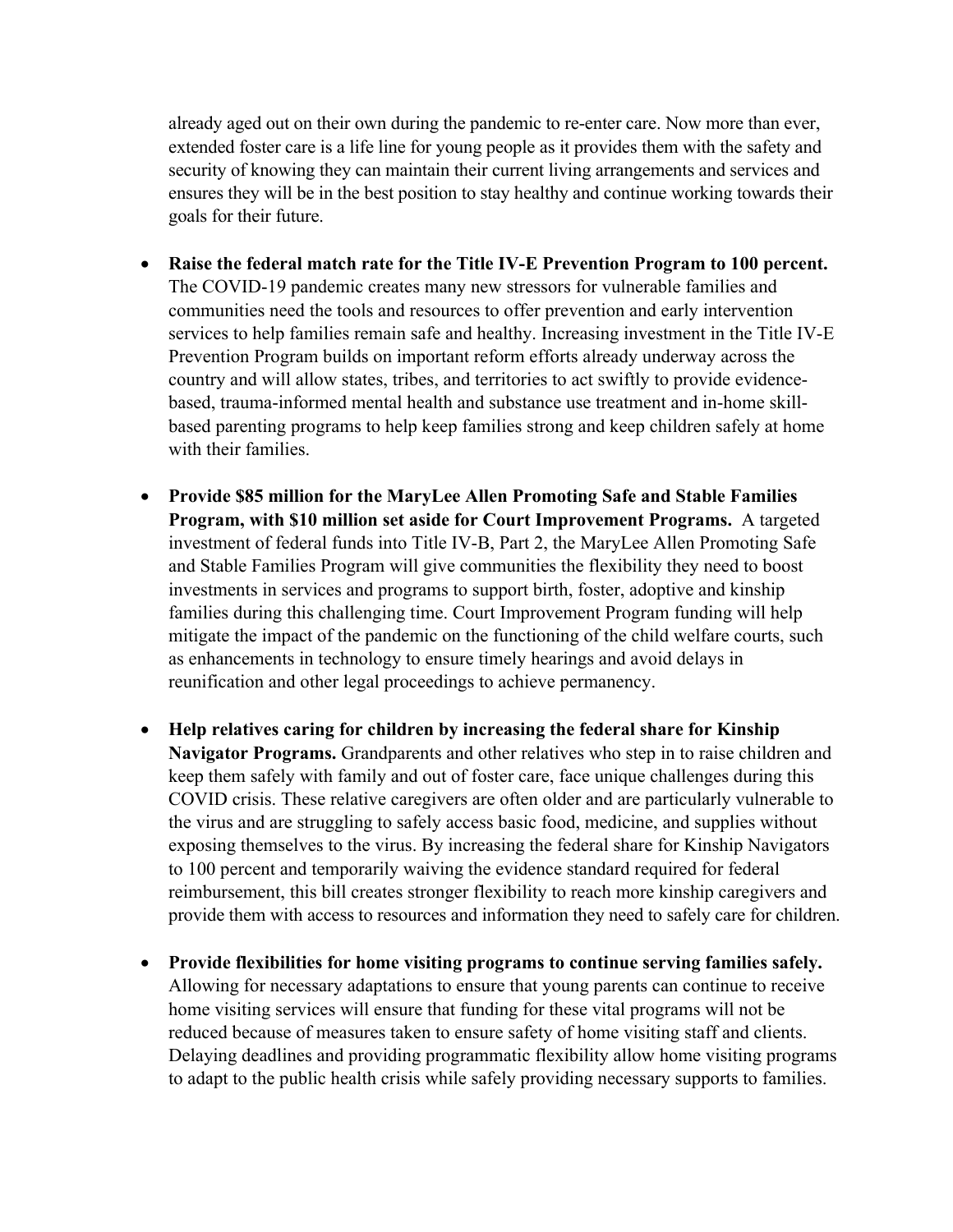At this critical juncture in Congressional negotiations for the next COVID relief proposal, we appreciate your leadership and commitment to ensuring communities have the resources they need to support vulnerable children, youth and families. As negotiations move forward for the next COVID-19 relief package we strongly urge Congress to include the critical provisions in the bipartisan *Supporting Foster Youth and Families through the Pandemic Act* so more children, youth, and families have the supports and services they need to remain safe, stable and healthy.

Sincerely,

## **National Organizations**

Alliance for Strong Families and Communities American Academy of Pediatrics Association of Children's Residential Centers (ACRC) Bethany Christian Services Boys Town Campaign for Trauma-Informed Policy and Practice Center for the Study of Social Policy CenterLink: The Community of LGBT Centers Child Protection Connection Children and Family Futures Children's Advocacy Institute Children's Defense Fund Children's Rights, Inc. Children's Trust Fund Alliance Family Centered Treatment Foundation Family Equality Family Focused Treatment Association Foster Care Alumni of America Foster Youth in Action FosterClub Friends of the Children Generations United Juvenile Law Center Lutheran Services in America National Association of Counsel for Children National Association of County Human Services Administrators National Center for Transgender Equality National Center for Youth Law National Center on Adoption and Permanency National Council of Juvenile and Family Court Judges National Crittenton National Equality Action Team (NEAT) National Foster Parent Association ParentalRights.org Partnership for America's Children Saint Francis Ministries The Ounce of Prevention Fund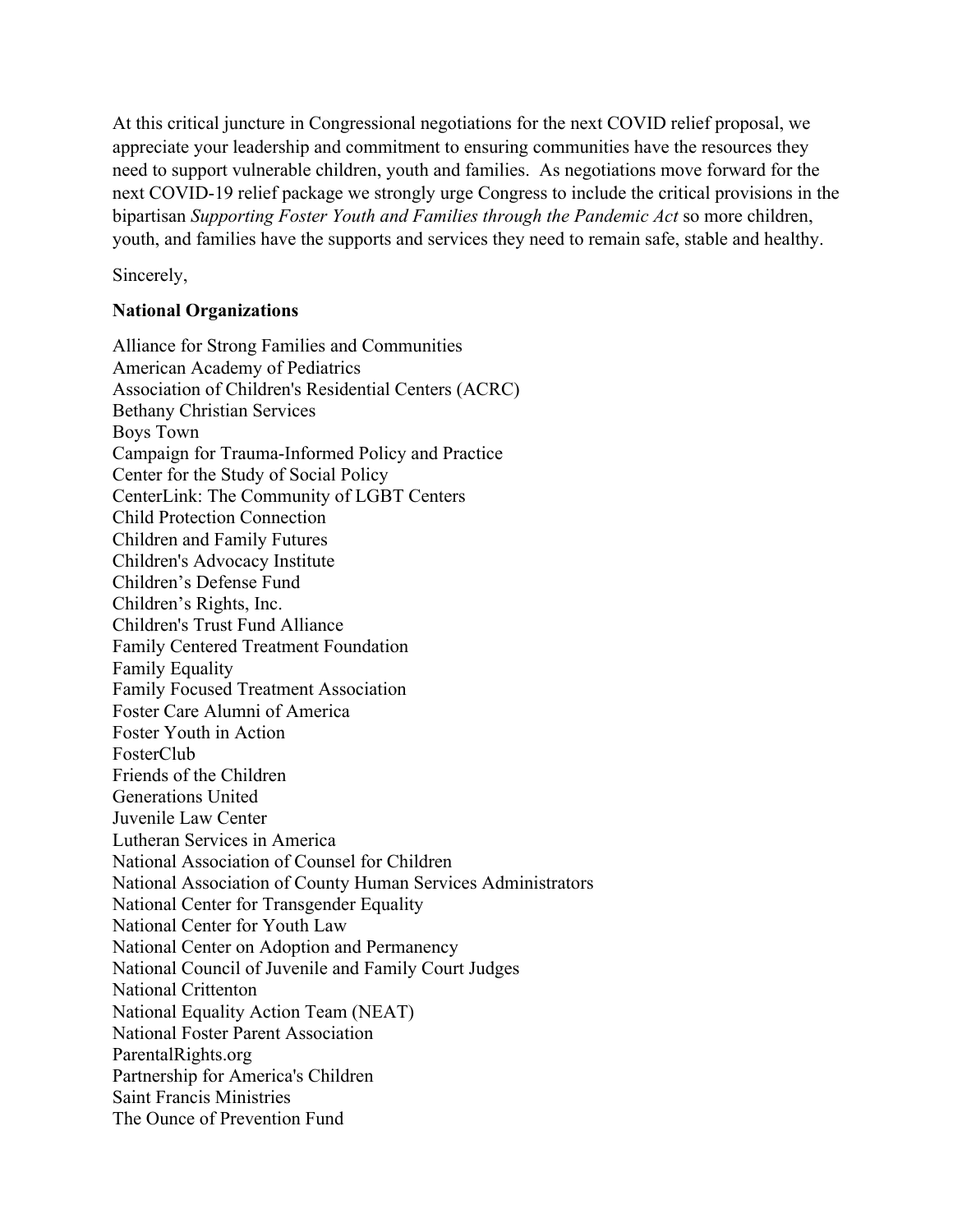The Trevor Project Think of Us Voice for Adoption YMCA of Greater Seattle Youth Villages

## **State Organizations**

Acenda Inc. ACTION Ohio Addiction Connections Resource Adoption Rhode Island Adoptive and Foster Families of Maine, Inc. & The Kinship Program Adoptive and Foster Family Coalition of New York Advocates for Ohio's Future Advokids Alaska Children's Trust Alexandria/Arlington CASA Allendale Association AspireMN Association of Community Human Service Agencies C.B. Community Schools CACS Head Start Carlton Manor Inc. Case Western Reserve University Schubert Center for Child Studies Catholic Community Service, Inc. Center for Children's Advocacy Child Abuse Council Child and Family Resources Child and Family Services of Northwestern Michigan Children Now Children's Action Alliance Children's Aid Children's Alliance Children's Defense Fund - California Children's Defense Fund - Minnesota Children's Defense Fund-New York Children's Defense Fund-Ohio Children's Defense Fund - SRO Children's Defense Fund - Texas Children's Home & Aid Children's Home Society of Florida Children's Home Society of NC Children's Home Society of Washington Children's Institute Children's Law Center of California Children's Network of Southwest Florida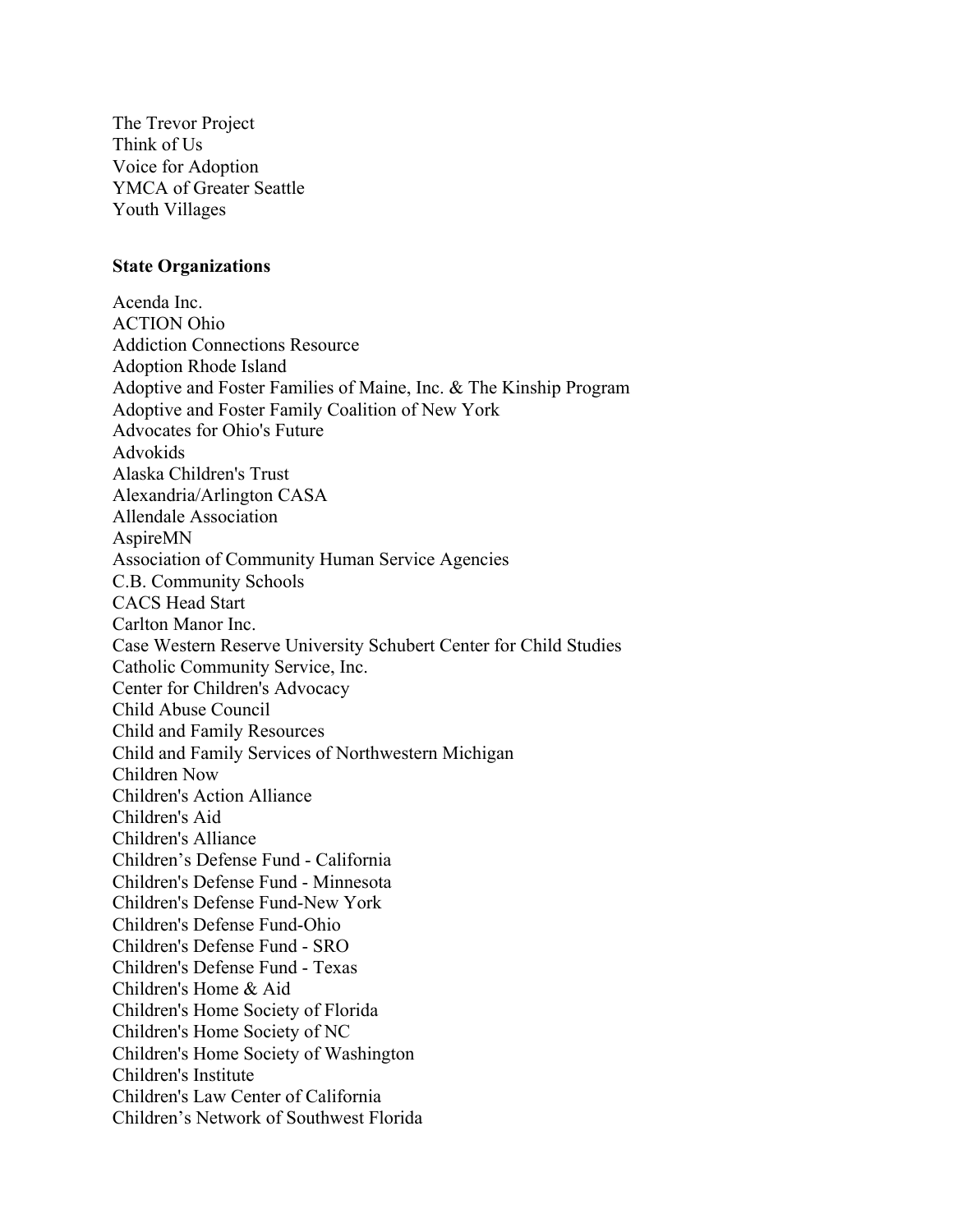Christ Child House Citizens' Committee for Children of NY Coalition for Family & Children's Services in Iowa Communities Connected for Kids Companion Champions Concerned Parent Cornerstones of Care Court Appointed Special Advocates of NYC Directions for Living Disability Law Center Equality California Equality North Carolina Every Texan Fair Wisconsin Faith Action Network - Washington State Families First Indiana, Inc. Families Forward Virginia/Prevent Child Abuse Virginia Family & Children Services Family Alternatives Family Ark, Inc. Family Enrichment Network Family Resource Center Association Family Resources Family Service and Children's Aid Federation of Youth Services Florida Coalition for Children (FCC) Florida's Children First Foster Care Counts Foster Club Foster Kinship FosterAdopt Connect Fostering Forward Michigan, Inc. Fostering Futures Fostering Great Ideas Fostering Success Michigan Future Effect Generations Together, Inc. Gibault Childrens Services GreyNickel Inc Groundwork Ohio Guiding Harbor HALOS-Helping and Lending Outreach Support Hands Across The Water Hathaway Sycamores Hope Hill Youth Services Illinois CASA Illinois Chapter, American Academy of Pediatrics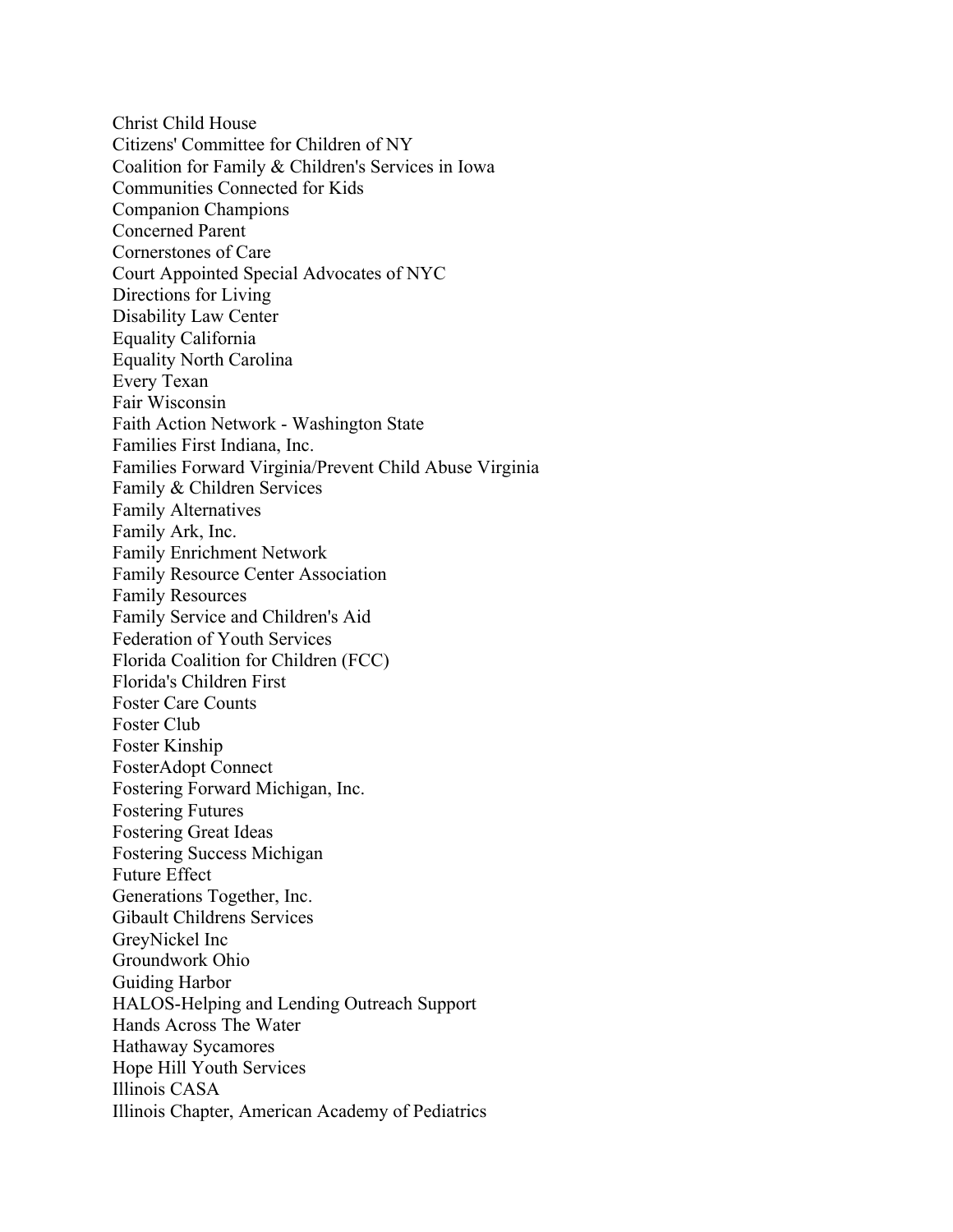Illinois Collaboration on Youth Illinois-Iowa Center for Independent Living Impact Living Services JCCA John Burton Advocates for Youth Kansas Children's Service League Kids Forward Kids Win Missouri KidSafe Foundation Kinship Care Resource Center @ MSU Kinship Care Resource Center at Michigan State University Lawyers For Children Legal Counsel for Youth and Children Livingston County Catholic Charities Lutheran Services Florida Lutheran Services in Iowa Marion County Commission on Youth, Inc. (MCCOY) Michigan Federation for Children and Families Michigan Kinship Care Coalition Michigan Kinship Coalition Committee Michigan's Children Mississippi Chapter of the American Academy of Pediatrics Mississippi Family Caregiver Coalition MSU Kinship Care Resource Center NASW-MD National Association of Social Workers - Texas Chapter NC Child NC Pediatric Society Nebraska Appleseed Nebraska Chapter of the American Academy of Pediatrics New Beginnings Inc. New Jersey Association of Mental Health and Addiction Agencies, Inc. NYS Kinship Navigator- Catholic Family Center Oakland Livingston Human Service Agency Office of Civil Legal Aid Ohio Children's Alliance OHIO Youth Advisory Board Oklahoma Institute for Child Advocacy Our Children Oregon Partners for Our Children, School of Social Work, University of Washington Seattle Pendleton Place Pennsylvania Partnerships for Children Prevent Child Abuse Kentucky Prevent Child Abuse NY Prevent Child Abuse Vermont Public Justice Center Rhode Island KIDS COUNT